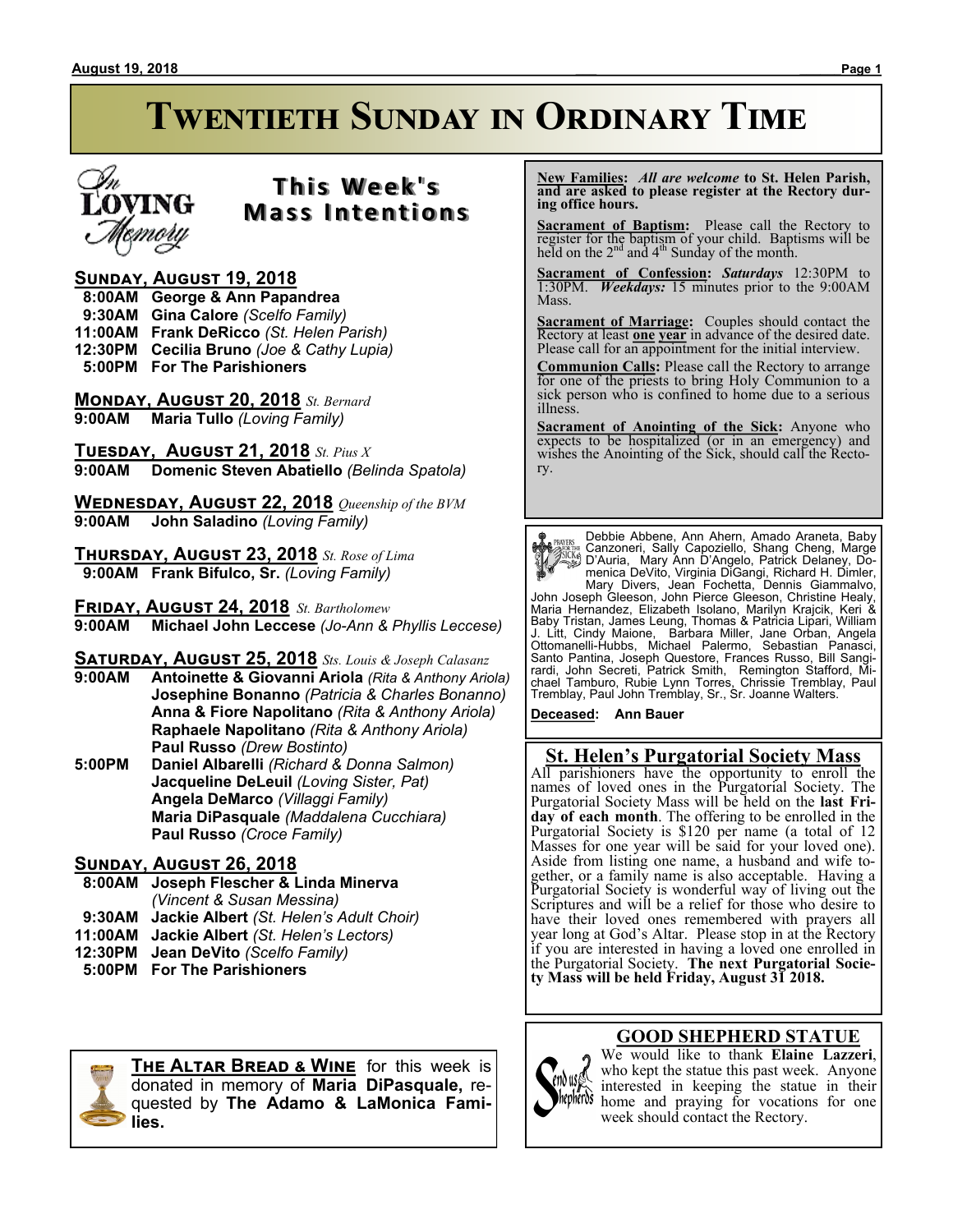## **Pilgrimage to the National Shrine of Our Lady of Mt. Carmel Middletown, NY**



*Sponsored by St. Helen's Rosary Ministry*

**Wednesday, October 10, 2018**

**Departing St. Helen's at 8:00AM Returning by 5:30PM**

**\$40.00 for Rosarians — \$50.00 Non-Rosarians Included: Continental Breakfast & Hot Lunch and a donation to the Shrine**

**For more information, or to make a reservation call: Agnes Cummings 917-716-5898**



**CYO Basketball** sign-ups will be held in Fr. Dooley Hall on **Friday, September 7th from 7- 9PM; Saturday, September 8th from 10AM–1PM; Sunday, September 9th from 1-4PM, and Monday, September 10th from 7-9PM**. For more information call Anthony at 917-494-9569 or you may also email: sthelencyobb@gmail.com.

**N.Y. State Senator Joseph P. Addabbo, Jr. invites you to the Annual**

# *Arnie Mig Memorial Big Band Concert*



Co-Sponsored by NYS Assemblywoman Stacey Pheffer Amato & Brady & Marshak, Attorneys at Law

**Music Staff Swing Orchestra**

# **Thursday, August 30th 7:00-10:00PM**

**in St. Helen's Parking Lot**

**In case of rain, it will be held in Fr. Dooley Hall. Please bring your own chair!**

**For more information contact Senator Addabbo's Howard Beach office at 718-738-1111**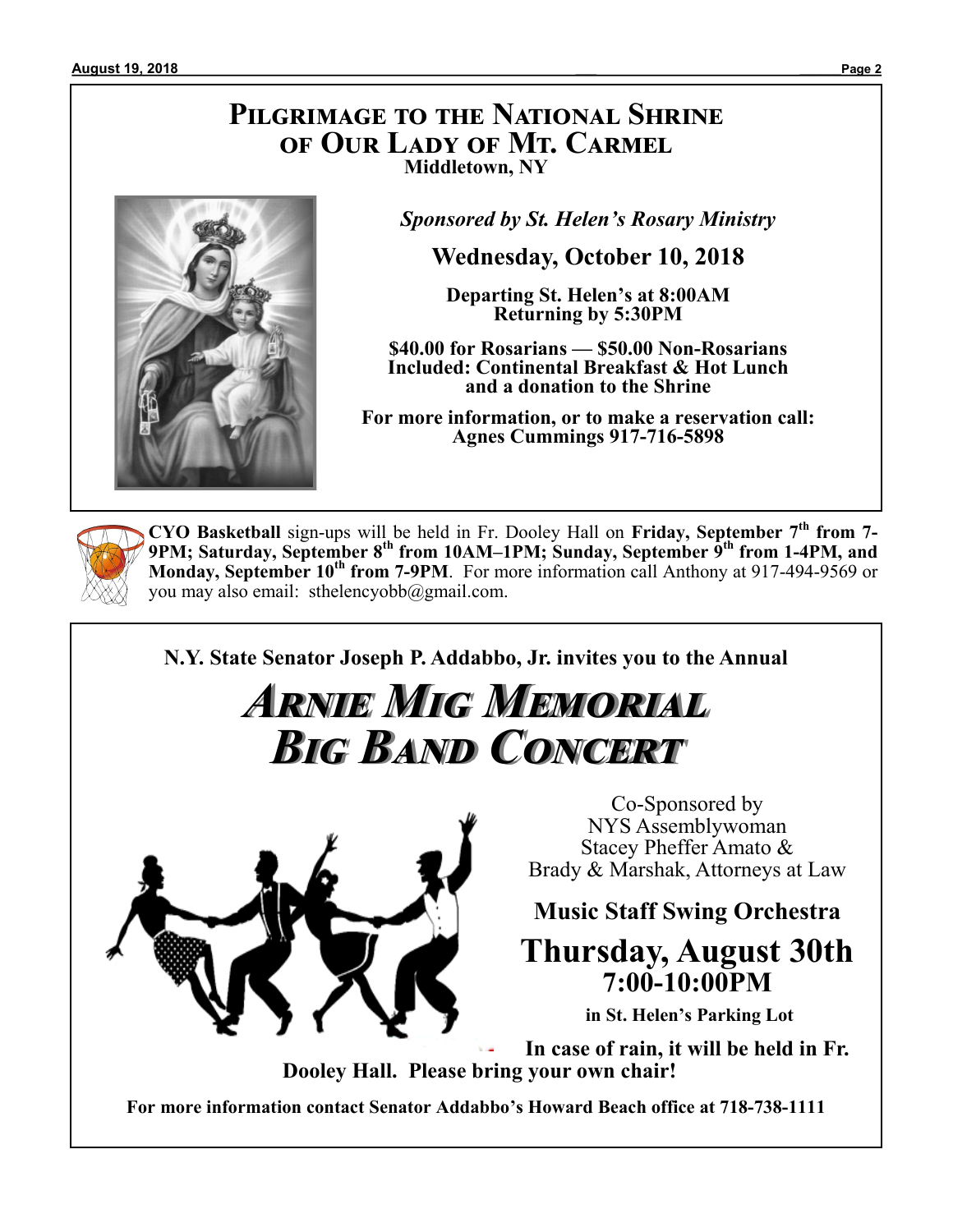#### **New Family Religious Education Registration for 2018-2019**

*Our program consists of Eight Religious Education grades: Kindergarten through 7th Grade*

We are now registering children for the **2018-2019** school year. You may pick up a registration **form** at the Religious Education Office located in the St. Helen's Academy school building. The registration fee is **\$75** for one child and **\$100** for two or more children in the same family **for registrations received up to and including 7/20/2018. The registration fee for forms received after 7/20/18 is \$100 for one child and \$125 for two or more children in the same family.** If the child was baptized at a Church other than St. Helen, you will need a copy of your child's Baptismal Certificate. If you do not have one available, you should contact the rectory of the Church where your child was baptized. It takes a couple of weeks to process a Baptismal Certificate at most parishes. Place your request now so your registration for our program will not be delayed. If you have any concerns or questions please contact us at 718 -916-2319. Re-registration for those enrolled in the current year was sent home.

#### **Rosary for Peace…New Place, New Time** The Rosary for Peace, sponsored by the Saint Helen Secular Franciscan Fraternity, takes place in the Church at 6:30PM every Wednesday. The group prays for our Blessed Mother's intercession to end violence (both domestic and civil) and the persecution of Christians throughout the world. All parishioners are invited to join us. We welcome anyone willing to lead a decade of the Rosary in a language other than English. **The Order of Franciscans Secular** meet on the 3rd Saturday of every month in St. Helen's Rectory after the 9AM Mass. Come and learn more about the Franciscan way of life. **St. Helen's Support Group for the Physically Challenged** meets the first and third Wednesday of every month at 1:30PM in the Rectory meeting room. All are invited. For further information please call Joan at (718) 848 -9173.

**CATHOLIC CHARITIES NEIGHBORHOOD SERVICES HOWARD BEACH SENIOR CENTER** is located at 155-55 Cross Bay Blvd., across from Stop N Shop on Cross Bay Blvd. Seniors aged 60 and older are invited **Fun** to become members. Activities and services are offered Monday-Friday from 9:00AM to 4:00PM. **For further information, contact Rosalie at 718-738-8100.** Seniors

| Mondays    | 9:30-10:30AM:<br>10:45-11:45AM:                           | <b>Tai Chi</b> with Elaine Fleischman<br><b>Chair Aerobics</b> with Charlie Roemer                                                 |
|------------|-----------------------------------------------------------|------------------------------------------------------------------------------------------------------------------------------------|
| Tuesdays   | $9:30-10:30AM$ :<br>1:00PM:                               | <b>Movement Exercise</b> with Millie<br><b>Dancing to a DJ</b> with Refreshments                                                   |
| Wednesdays | $10:00-11:00AM$ :<br>$10:30-11:30AM$ :<br>$1:00-3:00PM$ : | <b>Zumba</b> with Elaine<br><b>Adult Coloring Classes</b><br><b>Karaoke By Fernando</b>                                            |
| Thursdays  | 9:30-10:30AM:<br>$9:30-11:30AM$ :<br>12:30-2:30PM:        | <b>Movement Exercise</b> with Millie<br><b>Art Classes</b> with a certified teacher<br><b>Art Classes</b> with a certified teacher |
| Fridays    | 9:30-10:30AM:<br>10:00-11:30AM:<br>10:30-11:30AM:         | <b>Cardio Exercise</b> with Dwayne<br><b>Introduction to Sign Language</b><br>Yoga with Charlie Roemer                             |

### **Policies Regarding Infant Baptism at St. Helen Parish**



for.

Parents seeking Baptism for their children *who live within the territory of St. Helen Parish* are asked to register as members of the parish before requesting an initial interview for Baptism. Registration is easily done at the parish office anytime during business hours.

Parents seeking Baptism for their children *who live outside the territory of St. Helen Parish* are asked to obtain a letter from the parish in which they live authorizing the Baptism to take place at St. Helen.

Initial meetings with parents seeking Baptism for their children will normally take place **on the second Wednesday of each month from 7:00–9:00PM and on the fourth Saturday of each month from 10:30AM–12:30PM.**

#### **AUGUST—SEPTEMBER, 2018**

**Mornings of Preparation Required Before a Baptism:**

(*All begin at the 11:00AM Mass and continue in the Msgr. McGinness Room)* **August 26 — September 9 & 23**

**Schedule for Baptisms:** (*All begin at 2:00PM)*

> **August 26 September 9 & 23**

**Please call 718-738-1616 for more information and/or to schedule an appointment.**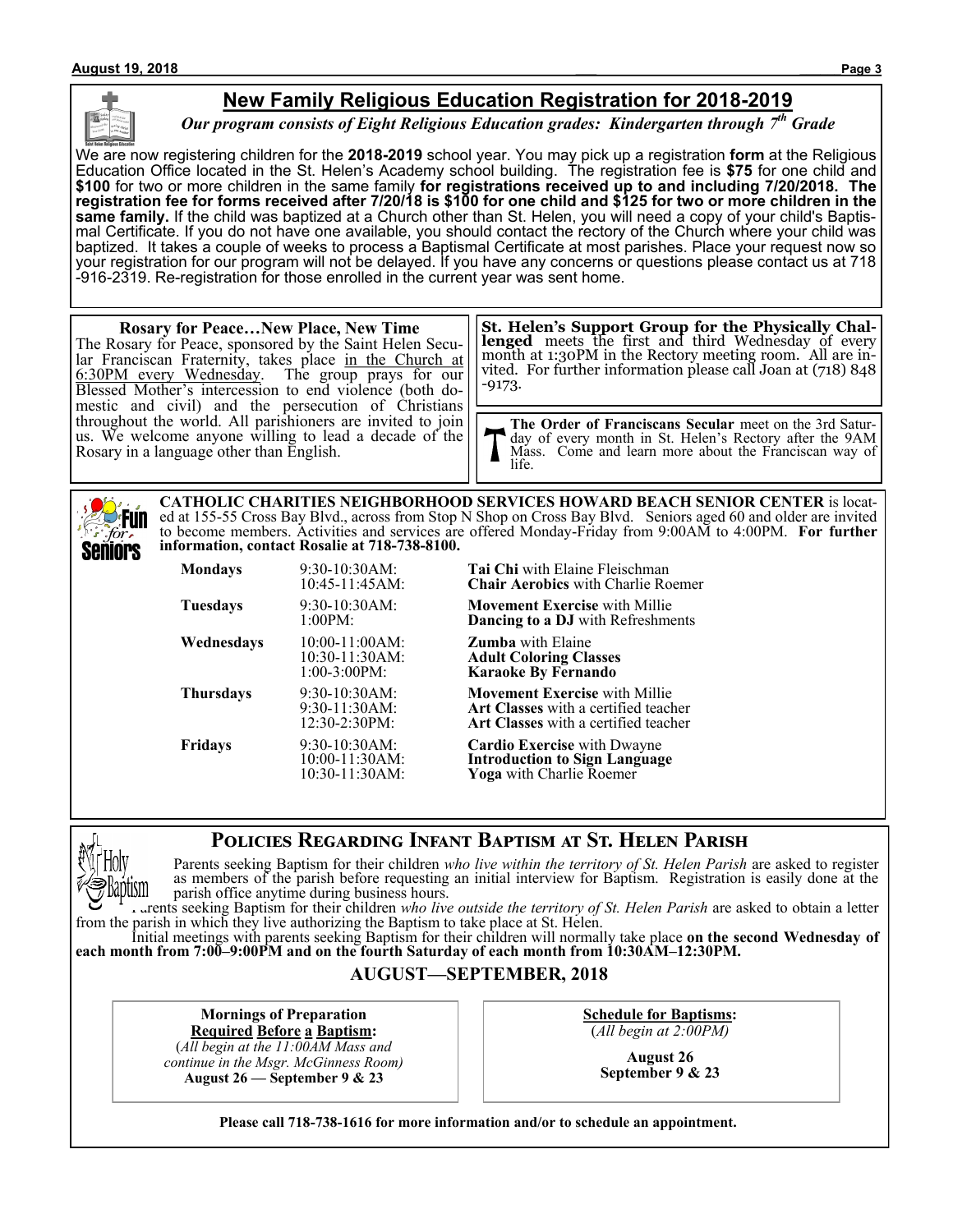#### **Pass on the Good News! What Good News? – The Good News of Jesus Christ and our Catholic Faith!**



This fall over 400 children, kindergarten through 7<sup>th</sup> grade, will sign up to learn more about Jesus and our Catholic faith. You can help them learn and grow in faith by becoming a catechist for the St. Helen's Faith Formation Program. With classes offered Monday evenings, as well as Wednesday and Thursday afternoons, you are almost sure to find a time that fits your schedule. As you nurture the faith of our young, you will learn and grow as well! As one long-time catechist put it, "I learn so much from the children!" We provide you with training, materials and support.

Classes begin September 24<sup>th</sup>. If interested, or for more information, please contact Ms. Haiffa Vizoso, Director of Religious Education at the St. Helen's Religious Education Office: 718-916-2319.



Recently, a number of parishioners have noted that the automatic door is no longer functional. This is because I have disabled it. The automatic door functions in two ways. First, it has a manual button, that, when depressed, opens the door. The button is clearly marked to aide those entering or leaving the Church by opening and holding the door automatically. The second function of the automatic door is a sensor, which detects motion near the door and opens it automatically. This second feature is both annoying and inherently dangerous. It's annoying because 99% of the automatic swings occur during Mass, when people happen to stand in front of it, not realizing it's an automatic door (even though it's clearly marked so). The danger lies in the fact that when the door opens automatically, it indiscriminately opens until it opens completely. It does not automatically sense resistance! The danger is that small children have been knocked over, brushed aside, and startled by its opening. I fear it is a fundamental hazard. Small children who may wander near the presence of this door may trigger the automatic sensor, thus opening the door inadvertently. If a child were to fall whilst this door is automatically opening, and his/her hand were to get caught beneath the door, something unimaginable or unthinkable could occur. Not under my watch! Therefore, the sensor will be disabled so that in the future only the button feature will function. Sorry for the inconvenience while we work on this issue.

**Fr. Colamaria**

#### **St. Helen Ladies Bowling League**



*You are invited to Pray the Family Rosary* **THURSDAY EVENINGS IN CHURCH**



**After 51 years, our Bowling Day is changed to Tuesdays at 10:00AM** at Bowl 360, Rockaway Blvd. The season starts on **September 4th**. If you are interested in joining our league, please call Lorraine at (718) 843-3431.

### **Reverence and Respect: Summer Dress in Church**



**Even with the warm weather of summer here, one should still dress appropriately for Mass**. Short shorts, tank tops, tube tops, belly blouses, beach shorts, flip-flops, etc. are considered "beach wear" and should **not** be worn in Church. Please show respect and dignity when you enter the House of the Lord. Our general appearance should reflect our inner attitude of deep reverence **IMMEK** for the presence of our Lord in the Blessed Sacrament as we enter into sacred space.

### **Memorials Available**

 Many times people come to the Rectory inquiring about memorials they can give to a family who has lost a loved one. The following are available:

- **Altar Bread, Altar Wine, Altar Candles or the Sanctuary Candle** in memory of a loved one for one week (\$50.00 each).
- **Votive Candles** for one year (\$100.00).
- A leaf permanently placed on the **Tree of Life** (\$350.00).
- A plaque permanently placed on the **Anniversary Wall** (\$350.00).

**For further information, you may either call or visit the Rectory.**